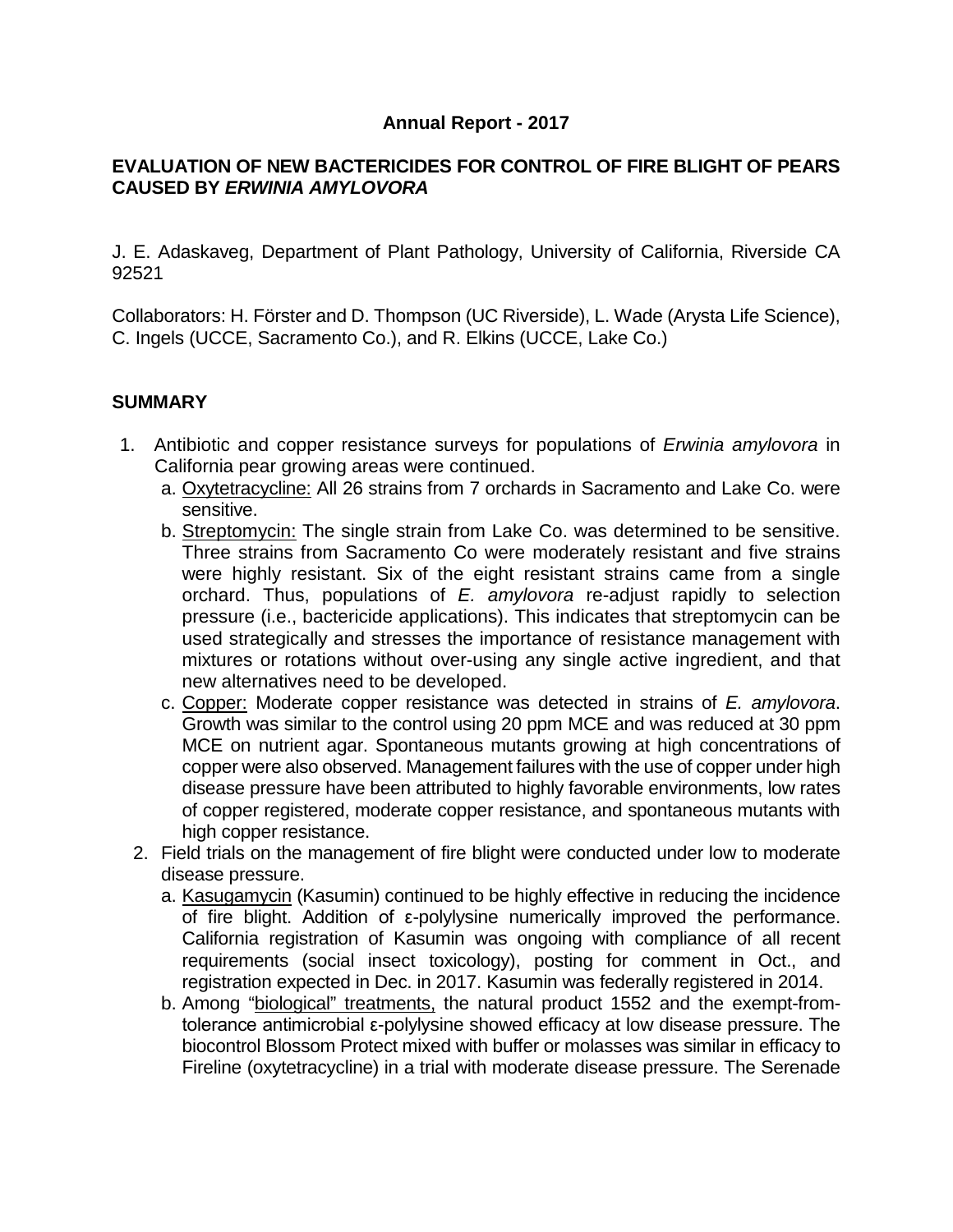Opti-Cueva or -molasses mixtures only resulted a trend for lower disease as compared to the control.

3. Isolates of *Venturia pyrina* from 8 orchard locations were all determined to be highly sensitive to cyprodinil, difenoconazole, dodine, mancozeb, and triflumizole. Therefore, fungicide resistance was not responsible for the high incidence of pear scab in these orchards,

#### **INTRODUCTION**

Fire blight, caused by the bacterium *Erwinia amylovora*, is a very destructive disease of pome fruit trees worldwide, especially pears. In California, prolonged rat-tail bloom contributes to a long infection period. Fire blight is one of the most difficult diseases to manage, and very few effective chemicals are available. Integrated programs of sanitation practices and applications with chemical and biological controls are the best approaches. If the disease occurs at low incidence, it often can be eliminated by pruning. Thus, aggressive and regular scheduled pruning of diseased tissue is essential for keeping inoculum levels low in an orchard.

Current chemical control programs for fire blight are based on protective treatments with antibiotics or copper. On Bartlett pears, copper treatments traditionally have been used only during the dormant and bloom periods because phytotoxicity commonly occurs on fruit as russeting. With some newer formulations of copper, however, reduced rates based on metallic copper equivalent (MCE) can be used past the bloom period without causing russeting. Under low disease pressure, copper compounds can provide satisfactory disease control and they can be an effective rotational or mix-partner. In years with high disease pressure such as in 2015, however, commercial copper applications failed to control the disease at many locations. Therefore, in our UCIPM ratings copper is ranked as a +/++ treatment indicating inconsistent performance depending on environmental conditions. In 2015 and 2016, we also reported reduced sensitivity to copper in strains of *E. amylovora* with growth occurring at 20 to 30 ppm MCE on nutrient-rich nutrient agar and 10 to 20 ppm in nutrient-poor CYE agar. These levels indicate moderate copper resistance and can explain the moderate and inconsistent performance of copper. Lack of systemic action and low registered rates are other factors for low efficacy. In 2017, we continued to evaluate copper sensitivity in strains of *E. amylovora* from Lake and Sacramento Co.

Treatments with the antibiotics streptomycin and the less effective oxytetracycline have been employed for many years to manage fire blight. Continued usage for many seasons and lack of alternative control materials caused resistance against streptomycin to develop at high incidence at many locations in California, mostly in Sacramento Co. in 2006 to 2011. With reduced use of streptomycin in the following years, resistance dropped to low levels and was only found in two of 24 orchards surveyed in 2015. In 2016, however, with probably increased streptomycin use, resistance re-emerged to high levels and was detected in 17 of 19 orchards sampled in Sacramento Co. Previously, we also detected isolates of *E. amylovora* with reduced sensitivity to oxytetracycline at several locations. At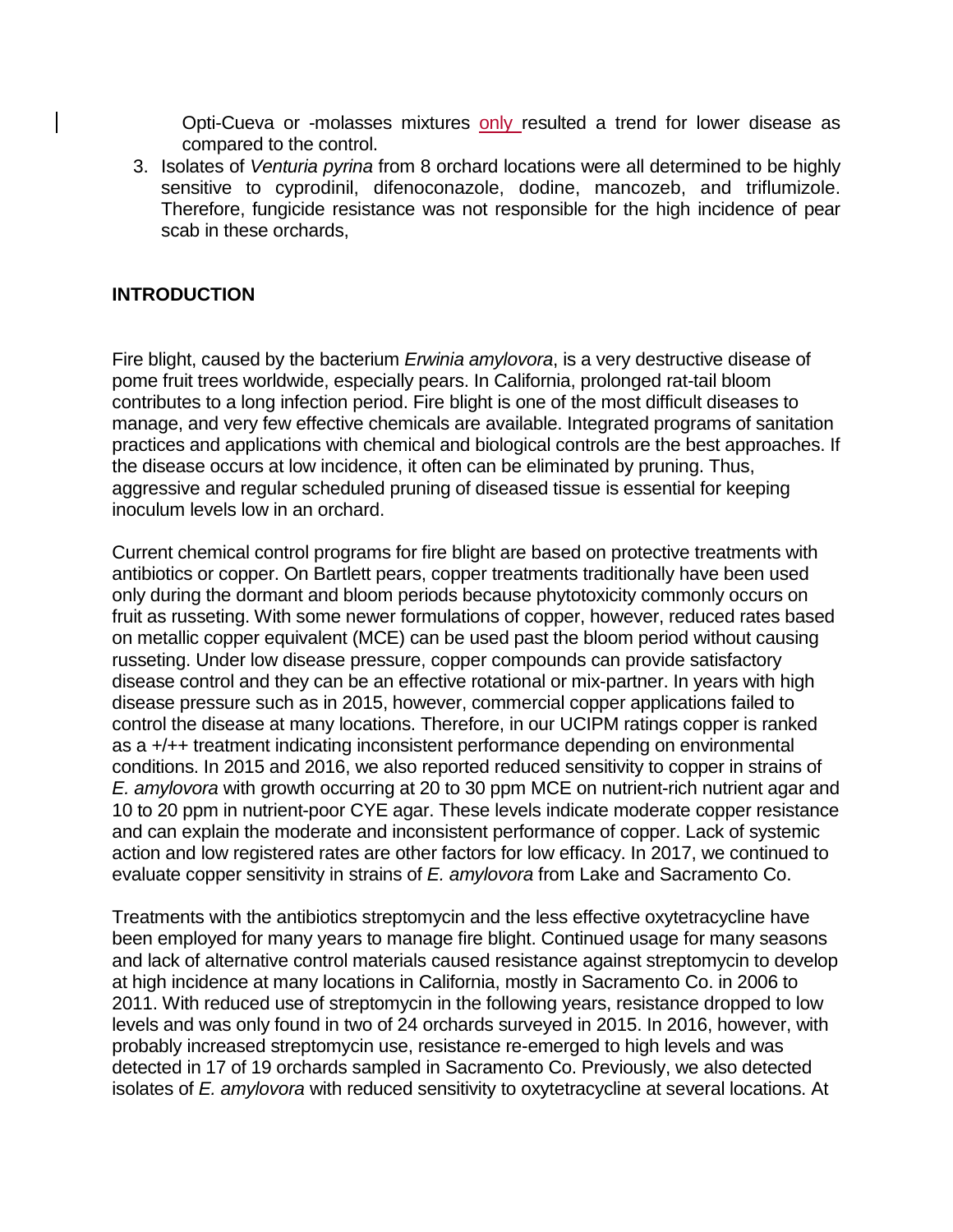one of these locations, field treatments with Mycoshield were reported to be ineffective in controlling the disease. Fortunately, these less sensitive populations were not persistent and were not detected in successive samplings at the same locations. Surveys on antibiotic resistance monitoring were continued in 2017 in collaboration with farm advisors.

The incidence of fire blight was variable among California growing regions in the 2017 spring season, and was low to moderate at our field trial locations. In our evaluations of new materials for fire blight control, kasugamycin (Kasumin) again ranked very high in efficacy, either by itself or in selected mixtures. Although concerns have been expressed by regulatory agencies regarding the use of antibiotics in agriculture, kasugamycin is not used in human and animal medicine and has a different mode of action from streptomycin or oxytetracycline (no cross-resistance). Through our efforts and after a long regulatory delay, Kasumin received federal registration on pome fruits in 2014, and finally is scheduled for a California registration in Jan. 2018. In 2017, we also tested the copper activity-enhancing compounds ZTD and DAS-1. ZTD is registered in some other countries, and in combination with copper, reduced the incidence of fire blight in our trial to very low levels as compared to copper alone. We also again tested biocontrols (Blossom Protect - *Aureobasidum pullulans*, Serenade Opti - *Bacillus subtilis*) by themselves and in mixtures with growth enhancers, and we evaluated several natural products including Fracture, the antimicrobials ε-polylysine (used commercially as a food preservative in Japan, Korea, and in imported items in the United States) and Nisin, Brandt VegLys, and the numbered compound 1552. This was done because many growers are moving away from antibiotic use, and there is a growing interest in organic pear production. Under low to moderate disease pressure in 2017, some of these 'biological' treatments showed good efficacy.

## **OBJECTIVES**

- 1. Evaluate and optimize the performance of kasugamycin (Kasumin), other antibiotics such as streptomycin (e.g., Agrimycin-17, Firewall) and oxytetracycline (e.g., Mycoshield, Fireline) and new antimicrobials in field trials.
	- a) Kasumin in combination with exempt-from-tolerance antimicrobials (see below), high-sugar compounds, and other bactericides.
	- b) Large-scale field trials with Kasumin under an RA (once Kasumin is registered).
	- c) Evaluate two new anti-microbials from two US registrants SBH and ZTD in laboratory and field studies.
- 2. Evaluate and optimize the performance of selected biocontrols.
	- a) Biocontrols (e.g., Blossom Protect, Botector) with and without selected nutrient additives.
- 3. Evaluate the effectiveness of ε-polylysine, nisin, propionic acid, and lactic acid against *E. amylovora*.
	- a) Laboratory assays on different media
	- b) Small-scale field studies with the compounds alone or in mixture with other chemicals.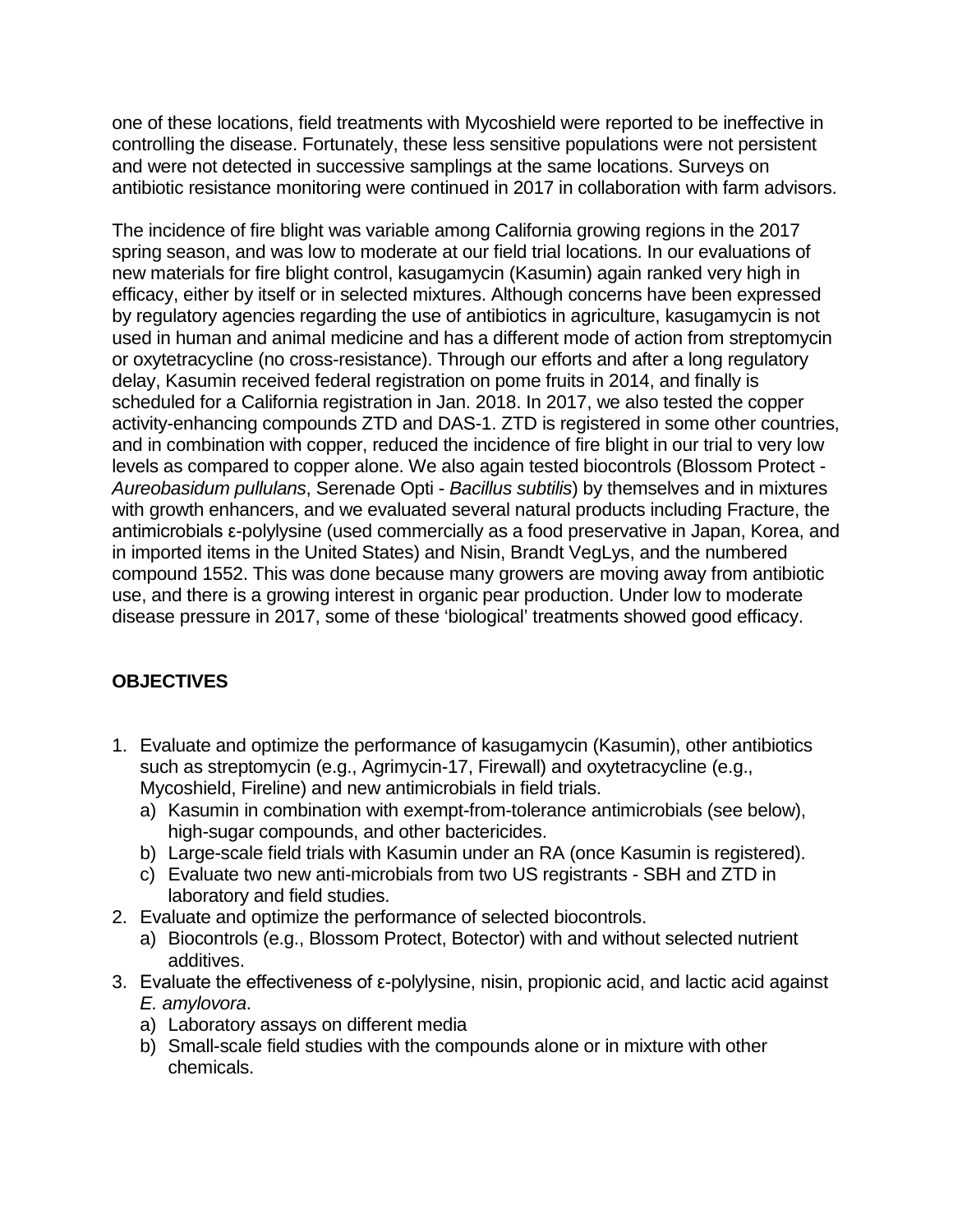- 4. Determine the sensitivity of *E. amylovora* populations from pear orchards in California to streptomycin, oxytetracycline, and copper (continuation of antibiotic resistance surveys).
- 5. In vitro sensitivity of isolates of *Venturia pyrina* from California pear orchards to selected fungicides in 2017.

## **MATERIALS AND METHODS**

**Isolation of** *E. amylovora* **and bacterial culturing.** Pear samples with fire blight symptoms were obtained in the spring and early summer of 2017 from 6 orchards in Sacramento and 1 orchard in Lake Co. Infected plant material (fruit, stems, pedicels, twigs) was cut into small sections and incubated in 1 ml of sterile water for 15 to 30 min to allow bacteria to diffuse out of the tissue. Suspensions were streaked onto yeast extractdextrose-CaCO3 agar (YDC) and single colonies of *E. amylovora* were transferred. A total of 26 strains were obtained and evaluated for their sensitivity to antibiotics and copper.

#### **Laboratory studies on the toxicity of bactericides against** *E. amylovora***.**

Streptomycin and oxytetracycline were evaluated for their in vitro toxicity using the spiral gradient endpoint method. For this, a radial bactericidal concentration gradient was established in nutrient agar in Petri dishes by spirally plating a stock concentration of each antimicrobial using a spiral plater. After radially streaking out suspensions of the test bacteria (10 µl of 108 cfu/ml as determined by measurement of optical density at 600 nm) along the concentration gradient, plates were incubated for 2 days at 25ºC. Measurements were taken visually for two inhibitory concentrations: i) the lowest inhibitory concentration (LIC; the lowest concentration where inhibition of bacterial growth was observed, i.e., where the bacterial streak became less dense visually), and ii) the minimal concentration that inhibited growth by >95% (MIC). The actual antibiotic concentrations were obtained by entering the radial distances of inhibition (measured from the center of the plate) into the Spiral Gradient Endpoint computer program.

Copper sensitivity of strains was determined by streaking bacterial suspensions (70% transmission at 600 nm) on CYE (casitone, yeast extract, glycerol) or nutrient agar amended with 0, 10, 20, or 30 ppm MCE. Growth was recorded after 2 days of incubation at 25°C and was rated as ++ (growth not inhibited, similar to control), + (growth inhibited as compared to the control), or - (no growth).

**Field studies using protective treatments during the growing season.** In a commercial cv. Bartlett orchard in Live Oak, three applications of selected treatments (see Results) were done using a back-pack air-blast sprayer at 100 gal/A between March 16 and April 4. Natural incidence of disease (i.e., fire blight strikes/tree) was evaluated on April 11 and 25. Data were analyzed using analysis of variance and LSD mean separation procedures of SAS 9.4.

*In vitro sensitivity of isolates of* **Venturia pyrina** *from California pear orchards to selected fungicides in 2017.* Leaf and/or fruit samples were obtained from 15 orchard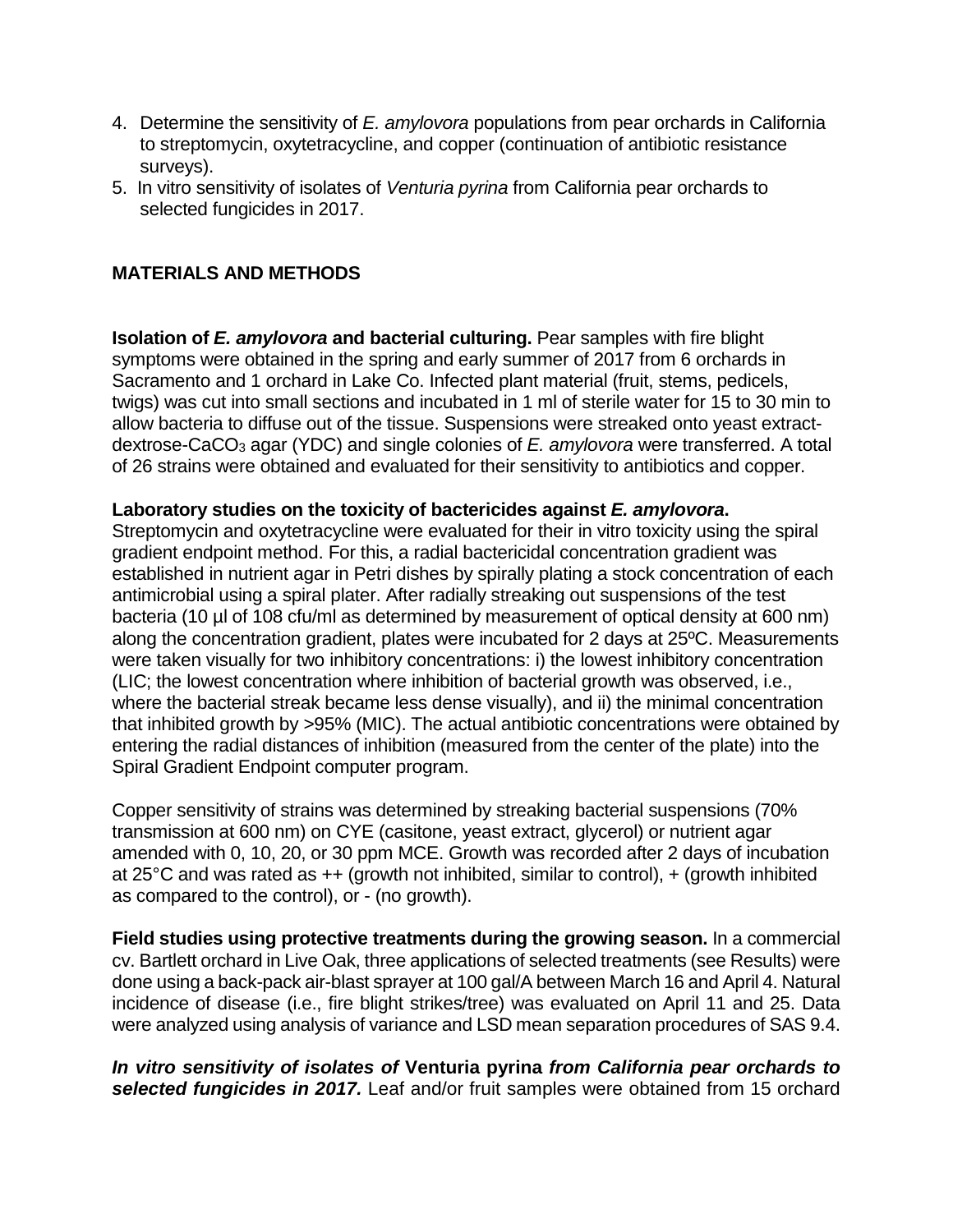locations. Infected tissues were plated onto potato dextrose agar amended with rifampicin and ampicillin. When sporulating lesions were present, spore suspensions were plated, and fungal colonies were then sub-cultured. In vitro sensitivities for cyprodinil, difenoconazole, dodine, mancozeb, and triflumizole were determined for mycelial growth using the spiral gradient dilution method as previously described. Mycelial growth was measured after 11 days of incubation at 20°C, and EC<sub>50</sub> values were calculated.

## **RESULTS AND DISCUSSION**

*Survey of antibiotic and copper sensitivity in* **E. amylovora** *strains from California***.**  All 26 strains from seven locations in Sacramento and Lake Co. were determined to be sensitive to oxytetracycline (Table 1); whereas, 8 of 25 strains from Sacramento Co. were resistant to streptomycin. Five of these 8 strains were highly resistant (MIC values >2000 mg/L) and three were moderately resistant (MIC values <30 ppm) (Table 1). Resistance was found in three of the seven orchards sampled, and all six strains from one orchard were either moderately or highly resistant. Results over the years support our recommendation that streptomycin can be used once a year effectively for most growers. In years with high- to moderate disease levels, pathogen populations exposed to multiple applications of streptomycin will be under selection pressure of the antibiotic, and this will allow re-emergence of resistant sub-populations.

All 26 strains from Sacramento and Lake Co. did not grow on CYE (a growth medium with a low copper-binding capacity) amended with 20 ppm MCE (Table 1). They all grew similar to the non-amended control on the nutrient-rich nutrient agar at 20 ppm MCE. One strain still grew well at 30 ppm MCE on nutrient agar, whereas growth of the other strains was reduced at this concentration. Thus, as in 2015 and 2016, we conclude that current *E. amylovora* populations are moderately copper-resistant. Additionally, we again frequently observed the occurrence of spontaneous mutant colonies emerging at higher copper concentrations, especially when using nutrient agar. These mutants were not stable when sub-cultured on copper-free media and reverted back to sensitivity. If these mutants also occur in the field, however, under continued presence of selection pressure (i.e., copper sprays) they may successfully compete and cause disease.

We consider several factors that likely contributed to the failure of copper applications to control fire blight in the past: 1) Highly conducive disease conditions may low allow for the pathogen to overcome the suppressive action of copper; 2) Only low rates of copper are registered for fire blight management (approx. 170 MCE for the 0.5 lb rate of Kocide 3000) and this may allow growth of moderately Cu-resistant strains; 3) There is moderate copper resistance in *E. amylovora;* and 4), Selection of populations (spontaneous mutants) with higher copper resistance after repeated applications may lead to disease in the presence of copper. Furthermore, copper is bacteriostatic and does not kill the pathogen. Thus, use as a pre-bloom/early bloom treatment may have some benefits in suppressing bacterial oozing from cankers. Applying a contact bactericide with low to moderate toxicity will only provide marginal benefits because the pathogen causes a deep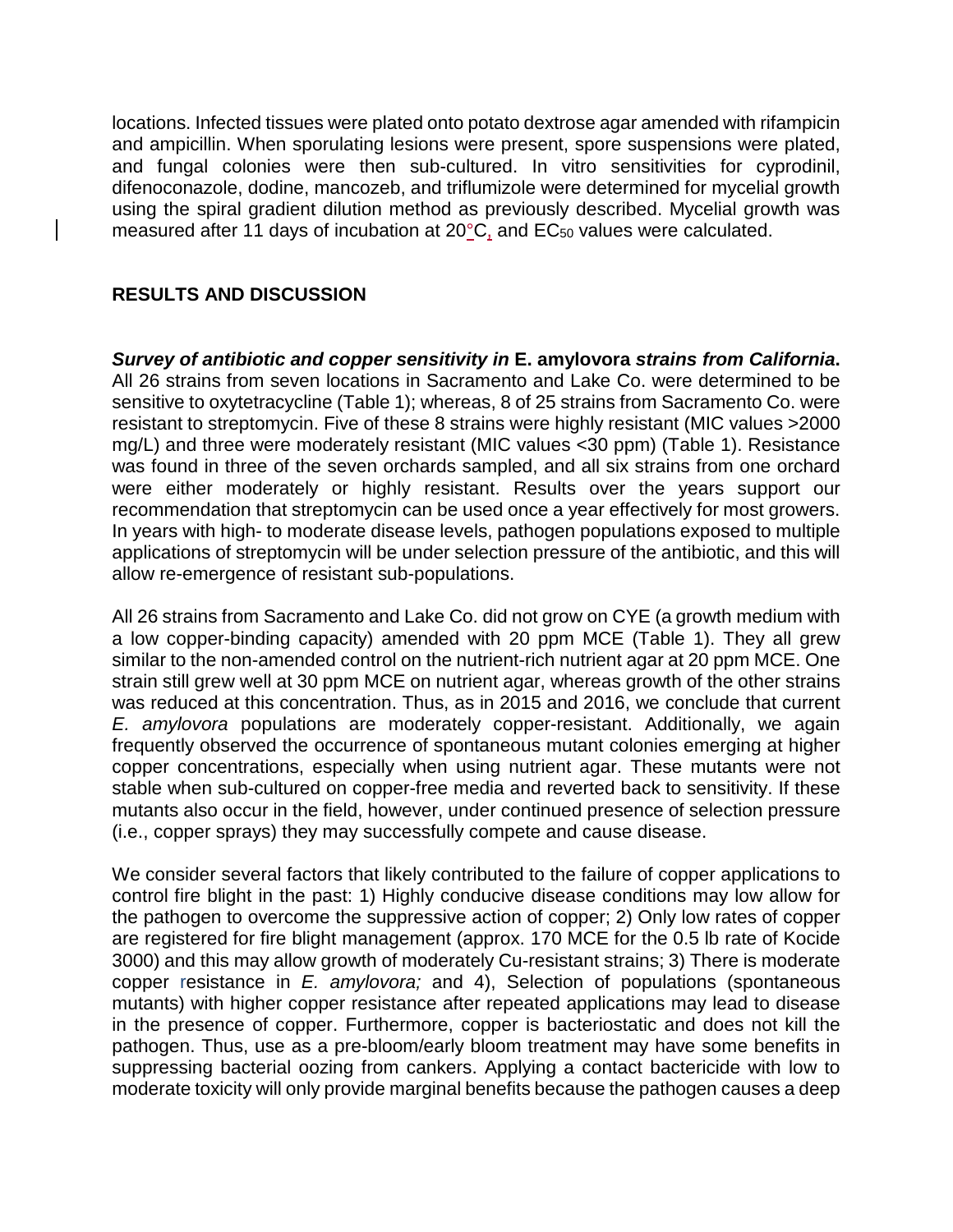internal infection (i.e., cankers) and has a high reproductive capacity. This means that the pathogen will ooze from cankers (unaffected by copper) and disseminate to unprotected tissues if copper is not routinely applied. If several copper applications are done, however, russetting will occur on Bartlett and other pear varieties.

*Field studies using protective treatments during the growing season***.** Fire blight incidence was low to moderate at our field study sites in 2017. In evaluation of conventional bactericides, ZTD-Cu and kasugamycin-streptomycin mixtures significantly reduced the disease to the lowest levels with less than an average of 1 strike per tree as compared to the control where an average of 14.5 blight strikes were present per tree (Fig. 1). ZTD by itself did not significantly reduce the disease from the control, and copper (i.e., Cueva) by itself showed intermediate efficacy. Thus, the copper activity-enhancing compound ZTD was a very promising treatment, however EPA did not accept a biopesticide registration petition from the potential registrant. EPA will only consider registration of ZTD as a conventional pesticide that will require extensive toxicological and environmental fate testing. For the small size of the bactericide market, the potential registrant cannot justify the financial investment. The second enhancer of copper activity that we evaluated, DAS-1, did not improve performance of copper. Furthermore, DAS-2, a pre-mixture of DAS-1 and copper, was also not effective. Currently, we are working with the registrant of these compounds to supply other derivatives of the core molecule SBH.

Addition of the antimicrobial ε-polylysine numerically reduced fire blight as compared to Kasumin by itself, whereas ε-polylysine by itself was less effective (Fig. 1). Very similar results were obtained in 2016. In contrast to 2016, the addition of lactic acid did not improve performance of Kasumin. Other natural products were evaluated as potential alternatives for antibiotics. As in 2016, the experimental 1552 showed good efficacy, significantly reducing the number of strikes per tree to 3. Nisin (Fig. 2), Fracture, and VegLys (Fig. 3) were not effective in statistically reducing the disease. There were numerical reductions in disease after treatment with Serenade+Cueva or Serenade+molasses. Disease, however, was increased as compared to the control after applications with Serenade-NuFilm P. Blossom Protect mixed with the recommended buffer or with molasses reduced the number of fire blight strikes to similar low levels as Fireline in the first evaluation, and showed a statistical trend for reducing fire blight in the second evaluation (Fig. 2).

*In vitro sensitivity of isolates of* **Venturia pyrina** *from California pear orchards to selected fungicides in 2017.* Samples were sent to us from orchards where fungicide applications were done, but where scab developed at a high incidence. Thus, fungicide resistance was suspected to be the reason for high disease. Isolates were only obtained from 8 of the 15 locations sampled because non-refrigerated samples were received during periods with very high temperatures. Still, 26 isolates of the pathogen were available for evaluation. All isolates were determined to be sensitive to cyprodinil (EC<sub>50</sub> range  $0.001 - 0.006$  ppm), difenoconazole (EC $_{50}$  <0.0015 ppm), dodine (EC $_{50}$  range  $0.006 - 0.019$  ppm), mancozeb (EC<sub>50</sub> range  $0.14 - 0.56$  ppm), and triflumizole (EC<sub>50</sub> <0.003 ppm) (Table 2). Although no baseline sensitivity data were available for comparison, these EC50 values are very low and therefore, all isolates were considered highly sensitive. Possible reasons for high disease incidence in the sampled orchards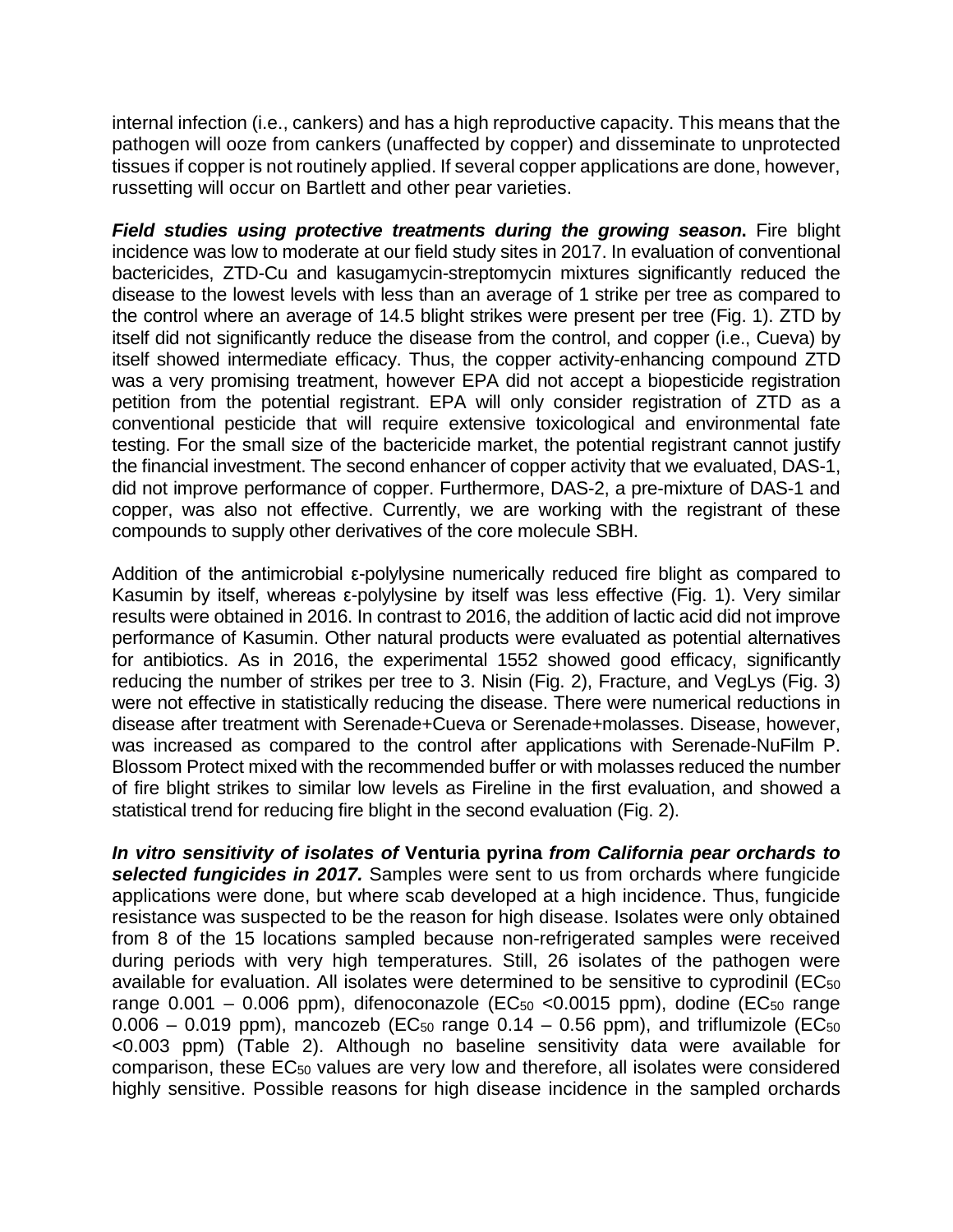include not applying liquid lime sulfur dormant treatments to reduce primary inoculum in the spring, poor timing due to microclimate conditions that prevented application, and insufficient number or frequency of in-season applications. In all cases, proper application volumes of carrier are needed to provide sufficient coverage (i.e., minimum of 100 gal/A for tree crops).

|                |                         |         |            |                         |                    | Copper sensitivity - growth at: |                 |                 |  |  |
|----------------|-------------------------|---------|------------|-------------------------|--------------------|---------------------------------|-----------------|-----------------|--|--|
|                |                         |         |            |                         |                    | 20 ppm                          |                 | 30 ppm          |  |  |
|                | Location Isolate        |         |            |                         | Strepto- Oxytetra- | 20 ppm                          | <b>Nutrient</b> | <b>Nutrient</b> |  |  |
| No.            | No.                     | code    | County     | mycin                   | cycline            | <b>CYE</b> agar                 | agar            | agar            |  |  |
| $\mathbf{1}$   | $\mathbf{1}$            | $1 - 1$ | Sacramento | S                       | $\sf S$            | $\qquad \qquad \blacksquare$    | $++$            | $+$             |  |  |
| $\overline{2}$ |                         | $1 - 2$ |            | S                       | S                  | $\overline{\phantom{a}}$        | $++$            | $\ddot{}$       |  |  |
| 3              |                         | $1 - 3$ |            | S                       | S                  |                                 | $^{++}$         | $\pmb{+}$       |  |  |
| 4              |                         | $1 - 4$ |            | S                       | S                  |                                 | $^{++}$         | $\ddot{}$       |  |  |
| 5              |                         | $1 - 5$ |            | S                       | $\sf S$            |                                 | $^{++}$         | $\ddot{}$       |  |  |
| 6              | $\overline{2}$          | $2 - 1$ | Sacramento | <b>HR</b>               | S                  | $\overline{\phantom{a}}$        | $++$            | $\ddot{}$       |  |  |
| 7              |                         | $2 - 2$ |            | <b>HR</b>               | S                  |                                 | $^{++}$         | $\pmb{+}$       |  |  |
| 8              |                         | $2 - 3$ |            | <b>MR</b>               | S                  |                                 | $++$            | $\ddot{}$       |  |  |
| 9              |                         | $2 - 4$ |            | <b>HR</b>               | S                  |                                 | $++$            | $\ddot{}$       |  |  |
| 10             |                         | $2 - 5$ |            | <b>HR</b>               | S                  | $\qquad \qquad \blacksquare$    | $++$            | $\ddot{}$       |  |  |
| 11             |                         | $2 - 6$ |            | <b>MR</b>               | S                  |                                 | $^{++}$         | $\ddot{}$       |  |  |
| 12             | $\overline{\mathbf{3}}$ | $3 - 1$ | Sacramento | <b>HR</b>               | S                  | $\qquad \qquad \blacksquare$    | $^{++}$         | $\ddot{}$       |  |  |
| 13             | $\overline{4}$          | $4 - 1$ | Sacramento | $\mathsf{S}$            | S                  | $\overline{a}$                  | $^{++}$         | $\pmb{+}$       |  |  |
| 14             | 5                       | $5 - 1$ | Sacramento | <b>MR</b>               | $\mathsf S$        | $\qquad \qquad -$               | $^{++}$         | $\ddot{}$       |  |  |
| 15             |                         | $5 - 3$ |            | S                       | S                  |                                 | $++$            | $^{++}$         |  |  |
| 16             |                         | $5 - 5$ |            | S                       | S                  |                                 | $^{++}$         | $\ddot{}$       |  |  |
| 17             |                         | $5-6$   |            | S                       | S                  | $\overline{\phantom{a}}$        | $^{++}$         | $\ddot{}$       |  |  |
| 18             |                         | $5 - 7$ |            | S                       | S                  | $\qquad \qquad -$               | $++$            | $\ddot{}$       |  |  |
| 19             |                         | $5 - 9$ |            | S                       | S                  | $\overline{\phantom{a}}$        | $^{++}$         | $\ddot{}$       |  |  |
| 20             | 6                       | $6 - 1$ | Sacramento | S                       | S                  | $\overline{\phantom{a}}$        | $^{++}$         | $\ddot{}$       |  |  |
| 21             |                         | $6 - 2$ |            | S                       | S                  |                                 | $^{++}$         | $\ddot{}$       |  |  |
| 22             |                         | $6 - 3$ |            | S                       | S                  |                                 | $^{++}$         | $\ddot{}$       |  |  |
| 23             |                         | $6 - 4$ |            | S                       | S                  |                                 | $++$            | $\ddot{}$       |  |  |
| 24             |                         | $6 - 5$ |            | S                       | S                  |                                 | $^{++}$         | $\ddot{}$       |  |  |
| 25             |                         | $6-6$   |            | S                       | S                  | $\overline{\phantom{0}}$        | $^{++}$         | $\pmb{+}$       |  |  |
| 26             | 7                       | $7 - 1$ | Lake       | $\overline{\mathsf{S}}$ | S                  | $\overline{a}$                  | $^{++}$         | $\ddot{}$       |  |  |

## **Table 1. Sensitivity of** *E. amylovora* **strains from California pear orchards to streptomycin, oxytetracycline, and copper in 2017.**

Sensitivity to streptomycin and oxytetracycline was determined using the spiral gradient endpoint method.  $S =$ sensitive, MR = moderately resistant (MIC = <30 ppm), HR = highly resistant (MIC = >2000 ppm). Sensitivity to copper was determined by growth on amended CYE or nutrient agar. ++ = growth similar as in the nonamended control,  $+$  = reduction in growth.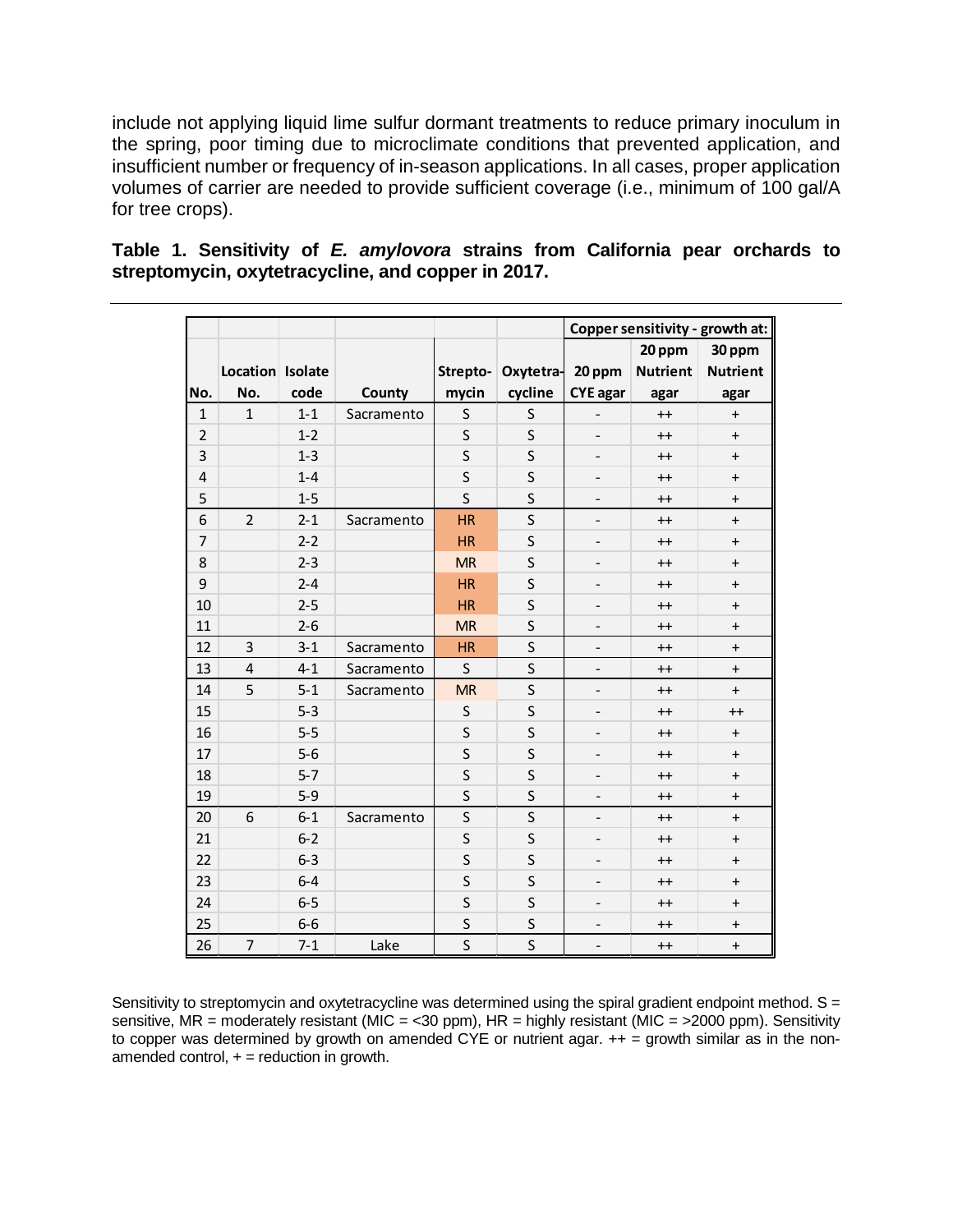## **Table 2. In vitro sensitivity of isolates of** *Venturia pyrina* **from California pear orchards to selected fungicides in 2017.**

| Sample/<br>Location No. | No. isolates<br>obtained | $EC_{50}$ ranges for inhibition of mycelial growth for 26<br>isolates of Venturia pyrina for selcted fungicides |                       |  |  |  |  |  |
|-------------------------|--------------------------|-----------------------------------------------------------------------------------------------------------------|-----------------------|--|--|--|--|--|
| 1                       | 1                        |                                                                                                                 |                       |  |  |  |  |  |
| 2                       |                          | <b>Fungicide</b>                                                                                                | $EC_{50}$ range (ppm) |  |  |  |  |  |
| 3                       |                          | Cyprodinil                                                                                                      | $0.001 - 0.006$       |  |  |  |  |  |
| 4                       | 4                        | Difenoconazole                                                                                                  | < 0.0015              |  |  |  |  |  |
| 5                       | $\overline{2}$           | Dodine                                                                                                          | $0.006 - 0.019$       |  |  |  |  |  |
| 6                       | $\overline{\mathcal{L}}$ | Mancozeb                                                                                                        | $0.14 - 0.56$         |  |  |  |  |  |
|                         | 1                        | Triflumizole                                                                                                    | < 0.003               |  |  |  |  |  |
| 8                       | $\overline{\mathbf{c}}$  |                                                                                                                 |                       |  |  |  |  |  |
| $9 - 15$                | 0                        | In vitro sensitivities were determined using                                                                    |                       |  |  |  |  |  |
| total                   | 26                       | the spiral gradient dilution method. Growth was                                                                 |                       |  |  |  |  |  |
|                         |                          | measured after 11 days of incubation at 20C.                                                                    |                       |  |  |  |  |  |

# **Fig. 1. Evaluation of bactericides for management of fire blight of Bartlett pear in a field trial in Live Oak, CA 2017.**

|                           | Applications<br>3-16 3-29 4-4 |   |                           |                           |                         |
|---------------------------|-------------------------------|---|---------------------------|---------------------------|-------------------------|
| Treatment                 | Rate (/100 gal)               |   |                           |                           | No. of strikes/tree     |
| Control                   |                               |   |                           |                           | a                       |
| DAS1 + Cueva              | $27 + 96$ fl oz               | @ | @                         | $^\text{\textregistered}$ | a                       |
| ZTD                       | 34 fl oz                      | @ | $^\text{\textregistered}$ | $^\text{\textregistered}$ | ab                      |
| DAS2 + Nufilm             | $27$ fl oz                    | @ | $^\text{\textregistered}$ | $^\text{\textregistered}$ | abc                     |
| Polylysine                | 13.5 oz                       | @ | $^\text{\textregistered}$ | $^\text{\textregistered}$ | bcd                     |
| Cueva                     | 96 fl oz                      | @ | $^\text{\textregistered}$ | $^\text{\textregistered}$ | bcd                     |
| Kasumin + Lactic acid 1:1 | $64$ fl oz $+$ 15 fl oz       | @ | $^\text{\textregistered}$ | $^\text{\textregistered}$ | bcd                     |
| Firewall                  | 8 oz                          | @ | $^\text{\textregistered}$ | $^\text{\textregistered}$ | bcd                     |
| 1552                      | 28 oz                         | @ | $^\text{\textregistered}$ | @                         | bcd                     |
| Kasumin                   | 64 fl oz                      | @ | $^\text{\textregistered}$ | $^\text{\textregistered}$ | bcd                     |
| Kasumin + Polylysine      | 64 fl oz $+$ 13.5 oz          | @ | $^\text{\textregistered}$ | $^\text{\textregistered}$ | cd                      |
| $ZTD + Cueva$             | $34 + 96$ fl oz               | @ | @                         | $^\text{\textregistered}$ | d                       |
| Kasumin + Firewall        | $64$ fl oz + 8 oz             | @ | $^\text{\textregistered}$ | $^\text{\textregistered}$ | d                       |
|                           |                               |   |                           |                           | 8<br>12<br>4<br>16<br>0 |

Applications were done using an air-blast sprayer at 100 gal/A on 3-16 (5% bloom), 3-29 (full bloom), and 4-4-17 (petal fall). There were four single-tree replications per treatment. Disease was evaluated on April 11, 2017.